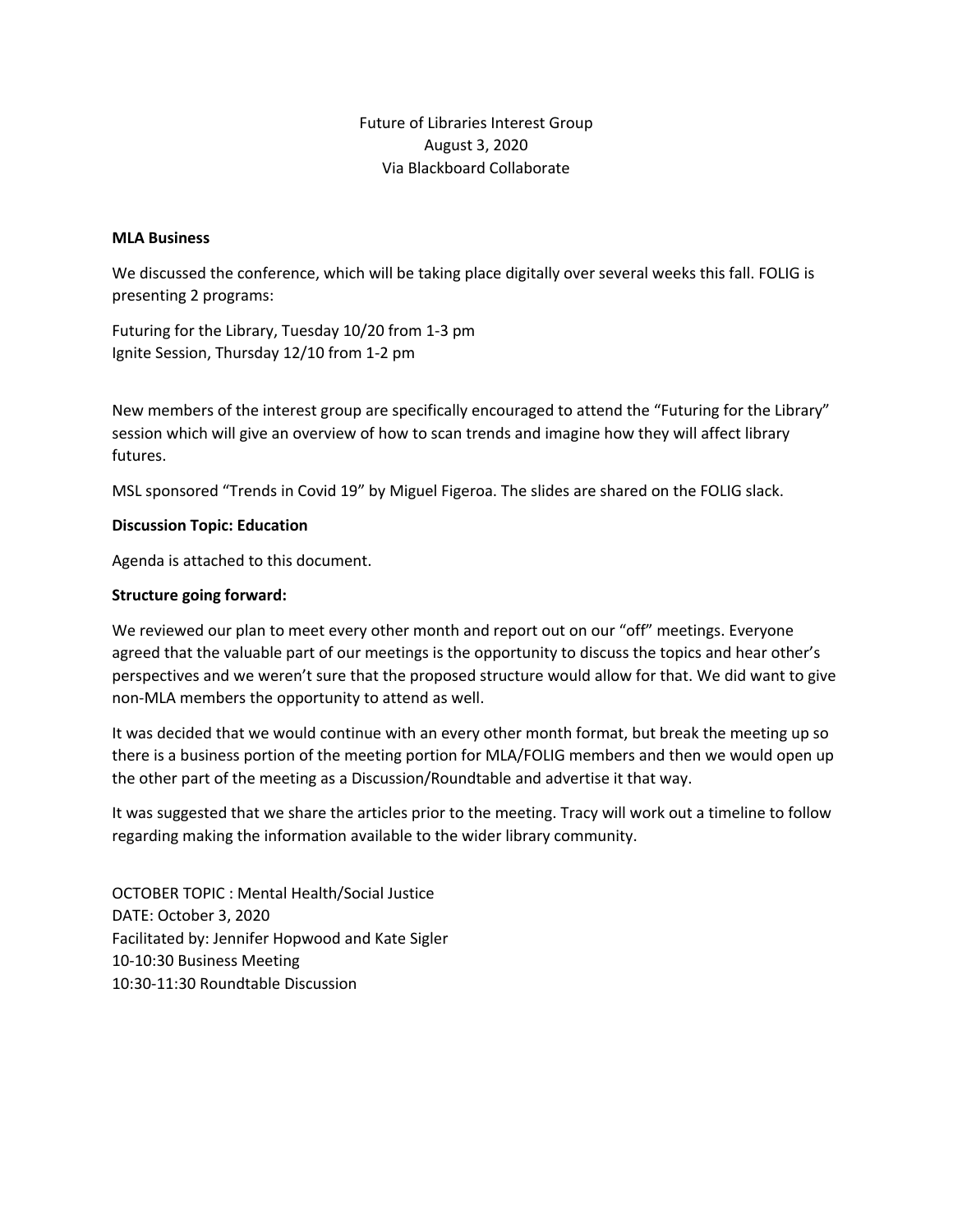MLA: Future of Libraries Interest Group August 3, 2020 Topic: Education

# **Discussion Articles: K-12**

- 1. Digital Divide & Equity in the COVDI19 Era
	- a. Koumpilova, M. (2020, 06. 25). Chicago launches groundbreaking initiative to connect up to 100,00 student to the internet. *Chalkbeat Chicago.*
	- b. Lake, R. & Makori, A. (2020, 07. 16). The digital divide among students during COVID19: Who has Access? Who doesn't? *CRPE.*
	- c. Kois, D. (2020, 07. 19). If you want us to reopen, you cannot leave your house from now until September*. Slate.*
	- d. McLeod, E. (2020, 07. 19). Students, city lawmakers call on Comcast to expand fee wi-fi , hotspot access. *Baltimore Business Journal.*
	- e. Oster, Emily. (2020, 07.23) Private 'school pods' are coming. They'll worsen inequality.
- 2. Facilities & Health
	- a. USDA. (2020, 05. 07) Feeding Kids When Schools Are Closed *Time.*
	- b. Ujifusa, A. (2020, 06. 04). As schools prep for COVID era return feds estimate 36,000 have air system problems. *Education Week.*
- 3. Proposed Solutions & Guidance
	- a. Kamenetz, A. (2020, 06. 24). What parents can learn from child care centers that stayed open during lockdown. *NPR.*
	- b. Cohodes, S. (2020, 07. 07). A better fall is possible. *The Atlantic.*
	- c. Editorial Board (2020, 07. 25). Schools need to reopen. The question is how. *Washington Post.*
	- d. Consideration for schools from Centers for Disease Control & Prevention
	- e. COVID-19 planning considerations: guidance for school re-entry from American Academy of Pediatrics

## **Discussion Articles: College Education**

- 1. Long Term Trends
	- *a.* Cohen, D. (2019, 05. 26). The books of college libraries are turning into wallpaper. *The Atlantic.*
	- *b.* Schwartz, N. (2020, 06. 24). In a former shopping mall, Austin Community College sees a new way to learn. *Education Drive.*
- 2. COVID Era Trends
	- a. Fisher, C. (2020, 06. 30). Microsoft is offering low-cost certifications to job seekers. Engadget.

i. https://opportunity.linkedin.com/en-us

- b. Tanzi, A. (2020, 07. 07). More US young adults return home as pandemic reduced options. Bloomberg.
- c. Dishman, L. (2020, 07. 13). "'No college degree required': Google expands certificate program for in-demand job skills"

## **Resources**